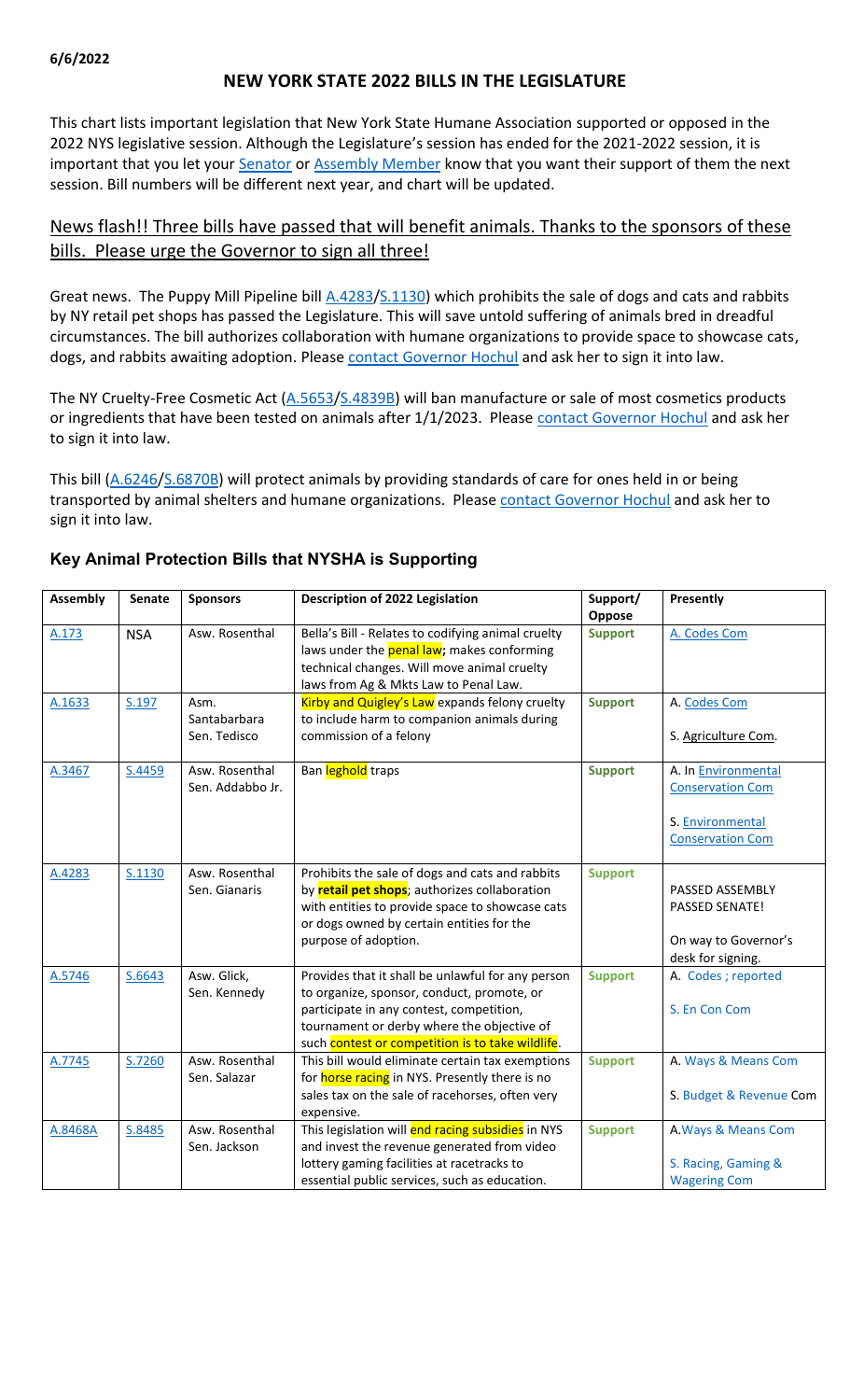# **Additional Bills in the NY Legislature that NYSHA is Supporting/Opposing**

| <b>Assembly</b> | <b>Senate</b> | <b>Sponsors</b>                    | Description of 2022 Legislation                                                                                                                                                                                                                                                                                                                                                                                               | Support/<br><b>Oppose</b> | Presently                                                          |
|-----------------|---------------|------------------------------------|-------------------------------------------------------------------------------------------------------------------------------------------------------------------------------------------------------------------------------------------------------------------------------------------------------------------------------------------------------------------------------------------------------------------------------|---------------------------|--------------------------------------------------------------------|
| A.1769          | S.4081        | Asw. Lupardo<br>S. Hinchey         | Relates to the inspection of property that has<br>been vacated for abandoned animals; requires<br>property owners and lessors to inspect such<br>property within 3 days to immediately notify<br>the appropriate authorities when such person<br>finds an animal which appears to be<br>abandoned.                                                                                                                            | <b>Support</b>            | A. Agriculture Com.<br>PASSED SENATE.                              |
| A.135           | S.5688        | Asw. Paulin<br>Sen. Lanza          | Provides for the registration and regulation of<br>pet groomers; establishes standards of care,<br>training and testing; provides such applicant<br>must be at least 18 years of age. (Sen. Lanza)                                                                                                                                                                                                                            | <b>Support</b>            | A. Economic Development<br>Com<br>In S. Consumer Protection<br>Com |
| A.142           | <b>NSA</b>    | Asw. Rosenthal                     | Relates to prohibiting school districts, school<br>principals, administrators, or teachers from<br>requiring, permitting, or conducting a lesson or<br>experimental study using an animal in a<br>hatching project.                                                                                                                                                                                                           | <b>Support</b>            | A. Education Com                                                   |
| A.510           | S.3039        | Asw. Rosenthal<br>Sen. Serino      | Relates to <b>orders of protection</b> with respect to<br>companion animals; provides further protection<br>for pets by authorizing the court to order a<br>party to either relinquish a pet or to refrain<br>from any contact with a pet.                                                                                                                                                                                    | <b>Support</b>            | A. Judiciary Com<br>S. Children & Families Com                     |
| A.776 A         | S.2273        | Asw. Paulin<br>Sen. Tedisco        | Byron's Law. Requires pet dealers and pet<br>shops to provide certain breeder and health<br>information to purchasers of animals.                                                                                                                                                                                                                                                                                             | <b>Support</b>            | A. Agriculture Com<br>S. Agriculture Com.                          |
| A.1518          | <b>NSA</b>    | Asw. Rosenthal                     | Relates to prohibiting sale, trade or bartering or<br>possession with intent to sell, trade or barter of<br>certain wild animals or wild animal products<br>and to the penalties imposed therefore.                                                                                                                                                                                                                           | <b>Support</b>            | A. En Con com                                                      |
| A.1531          | <b>NSA</b>    | Asm.<br>Santabarbara               | Relates to sentencing for the crime of<br>aggravated cruelty to animals; removes the two<br>year imprisonment cap.                                                                                                                                                                                                                                                                                                            | <b>Support</b>            | A. Agriculture Com                                                 |
| A.1549          | S.5156        | Asw. Rosenthal<br>Sen. Brooks      | Relates to the creation of a crime database of<br>all convictions in New York state of animal<br>cruelty, fighting, neglect, abandonment and<br>mistreatment; makes such crime database<br>available to all law enforcement entities, district<br>attorneys, duly incorporated humane societies,<br>societies for the prevention of cruelty to<br>animals, dog or cat protective associations and<br>animal control officers. | <b>Support</b>            | A. Agriculture Com.<br>S. Codes Com.                               |
| A.1903          | S.3835        | Asw. Rosenthal;<br>Sen. Addabbo    | An act to amend the Ag & Mkts law, in relation<br>to requiring the installation and testing of fire<br>protection systems at pet stores.                                                                                                                                                                                                                                                                                      | <b>Support</b>            | A. Agriculture Com<br>S. Agriculture Com                           |
| A.2012          | S.1125        | Asm. Zebrowski<br>Sen. Gianaris    | This bill will outlaw "convenience"<br>devocalization and restrict the invasive surgery<br>for cases where it is medically necessary to<br>treat or relieve an illness or injury.                                                                                                                                                                                                                                             | <b>Support</b>            | A. Agriculture Com<br>S. Rules Com                                 |
| A.2124          | <b>NSA</b>    | Asw. Rosenthal                     | Prohibits certain acts in rodeos; imposes<br>penalties for the violations of such acts.                                                                                                                                                                                                                                                                                                                                       | <b>Support</b>            | A. Agriculture Com                                                 |
| A.2129          | <b>NSA</b>    | Asw. Rosenthal                     | Relates to the care and collection of abandoned<br>animals on vacant property; requires<br>notification to the appropriate authorities by<br>anyone authorized to be on vacant land where<br>such person finds an animal which based on its<br>physical appearance or lack of available food or<br>water appears abandoned, within six hours of<br>an encounter                                                               | <b>Support</b>            | A. Codes Com                                                       |
| A.2152          | S.960         | Asw. Rosenthal<br>Sen. Liz Krueger | An act to amend the Ag & Mkts law, in relation<br>to aggravated cruelty to animals. Removes the<br>term "serious" from the "serious physical<br>injury" language of Sec. 353-a of the Ag & Mks<br>law.                                                                                                                                                                                                                        | <b>Support</b>            | A. Ag Com<br><b>PASSED SENATE</b>                                  |
| A.3216          | S.4119        | Asw. Rosenthal                     | Relates for lowering the age for universal                                                                                                                                                                                                                                                                                                                                                                                    | <b>Opposed</b>            | Passed in 2021-2022                                                |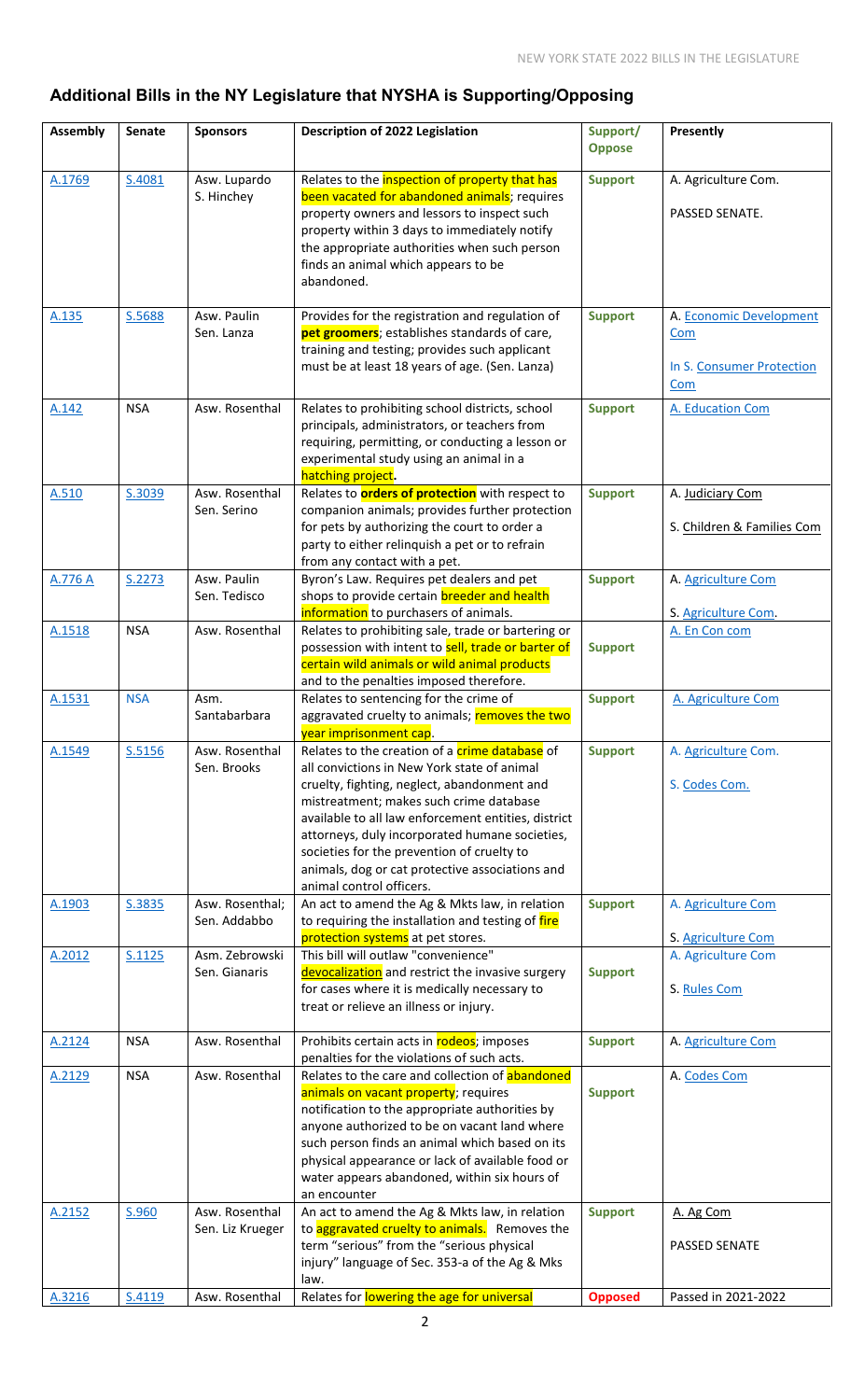| <b>Assembly</b> | <b>Senate</b> | <b>Sponsors</b>                    | <b>Description of 2022 Legislation</b>                                                                                                                                                                                                                                                                                                                                                                                                                                                                                                                      | Support/       | Presently                                                                              |
|-----------------|---------------|------------------------------------|-------------------------------------------------------------------------------------------------------------------------------------------------------------------------------------------------------------------------------------------------------------------------------------------------------------------------------------------------------------------------------------------------------------------------------------------------------------------------------------------------------------------------------------------------------------|----------------|----------------------------------------------------------------------------------------|
|                 |               |                                    |                                                                                                                                                                                                                                                                                                                                                                                                                                                                                                                                                             | <b>Oppose</b>  |                                                                                        |
|                 |               | Sen. Griffo                        | hunting from 14 years old to 12 years old.                                                                                                                                                                                                                                                                                                                                                                                                                                                                                                                  |                | budget, signed by<br>Governor. Sunsets<br>12/31/23.<br>A. En Con Com<br>S. En Con Com  |
| A.3493 B        | S.2871A       | Asw. Rosenthal<br>Sen. Kavanagh    | The aim of this act is to eliminate the overuse<br>and misuse of medically important<br>antimicrobials in food-producing animals to<br>reduce the development and spread of<br>antimicrobial resistance and antimicrobial-<br>resistant infections in humans, and to preserve<br>the effectiveness of medically important<br>antimicrobials for future generations.                                                                                                                                                                                         | <b>Support</b> | A. Higher Education Com<br>S. Higher Education Com                                     |
| A.3892          | S.2273        | Asw. Paulin<br>Sen. Tedisco        | Requires pet dealers and pet shops to provide<br>certain breeder and health information to<br>purchasers of animals.                                                                                                                                                                                                                                                                                                                                                                                                                                        | <b>Support</b> | A. Agriculture Com<br>S. Agriculture Com                                               |
| A.3968          | <b>NSA</b>    | Asm. Pretlow                       | Establishes the commission on retired<br>racehorses, to track them and help them from<br>going to slaughter.                                                                                                                                                                                                                                                                                                                                                                                                                                                | <b>Support</b> | A. Ways and Means Com                                                                  |
| A.4611          | <b>NSA</b>    | Asw. Rosenthal                     | Prohibits the shipment of certain live animals by<br>postal mail into, within, or to points outside of<br>the state of NY and provides for a civil penalty.                                                                                                                                                                                                                                                                                                                                                                                                 | <b>Support</b> | A. Agriculture Com                                                                     |
| A.4986          | <b>NSA</b>    | Asw. Paulin                        | An act to amend the Ag & Mkts law, in relation<br>to the <b>posting of security</b> by a person against<br>whom certain criminal charges are pending.<br>Allows for posting application to be filed upon<br>the issuance of an appearance ticket.                                                                                                                                                                                                                                                                                                           | <b>Support</b> | A. Agriculture Com                                                                     |
| A.5481          | S.5875        | Asw. Glick<br>Sen. Palumbo         | Prohibits any person from <b>slaughtering a horse</b><br>where such person knows or has reason to<br>know that such horse will be used for human<br>consumption; and prohibits any person from<br>possessing, importing into or exporting from<br>the state, selling, buying, giving away, holding<br>or accepting any horse with the intent of killing,<br>or having another kill, such horse, if such person<br>knows or should have known that any part of<br>such horse will be used for human<br>consumption; and provides penalties for<br>violation. | <b>Support</b> | A. Agriculture Com<br>S. Agriculture Com.                                              |
| A.5542          | S.4840-B      | Asm.<br>Englebright<br>Sen. Biaggi | Relates to prohibiting the issuance of permits<br>authorizing the use of wild animals in circuses;<br>except an accredited zoo and a wildlife<br>sanctuary.                                                                                                                                                                                                                                                                                                                                                                                                 | <b>Support</b> | On Assembly Floor<br>S. En Con Com                                                     |
| A.5653          | S.4839B       | Asw. Rosenthal<br>Sen. Addabbo     | The NY Cruelty-Free Cosmetic Act will ban<br>manufacture or sale of most cosmetics products<br>or ingredients that have been tested on animals<br>after 1/1/2023.                                                                                                                                                                                                                                                                                                                                                                                           | <b>Support</b> | PASSED ASSEMBLY!<br><b>PASSED SENATE!</b><br>On way to Governor's desk<br>for signing. |
| A.5776          | <b>NSA</b>    | Asw. Glick                         | Prohibits the taking of zoo, petting zoo, carnival<br>or circus animals; provides that violations shall<br>be punishable by a fine of not less than five<br>hundred dollars nor more than two thousand<br>dollars. (Taking = killing, for entertainment in<br>this case.)                                                                                                                                                                                                                                                                                   | <b>Support</b> | A. En Con Com                                                                          |
| A.5779          | <b>NSA</b>    | Asw. Glick                         | Establishes a tort cause of action for the<br>wrongful injury or death of a companion<br>animal; provides for compensatory and punitive<br>camages and injunctive relief and three year<br>statute of limitations on commencement of<br>such an action.                                                                                                                                                                                                                                                                                                     | <b>Support</b> | A. Judiciary Com.                                                                      |
| <b>NSA</b>      | $S.6027 - A$  | Sen. Brisport                      | Establishing a tort cause of action and providing<br>for damages and injunctive relief for the<br>wrongful injury or death of a companion<br>animal.                                                                                                                                                                                                                                                                                                                                                                                                        | <b>Support</b> | S. Judiciary Com                                                                       |
| A.6176          | S.1445        | Asw. Rosenthal<br>Sen. Addabbo     | Prohibits the use of performance-enhancing<br>drugs in horseracing.                                                                                                                                                                                                                                                                                                                                                                                                                                                                                         | <b>Support</b> | A. Racing and Wagering<br>Com                                                          |
|                 |               |                                    |                                                                                                                                                                                                                                                                                                                                                                                                                                                                                                                                                             |                | S. Racing, Gaming &<br><b>Wagering Com</b>                                             |

 $\mathsf{l}$